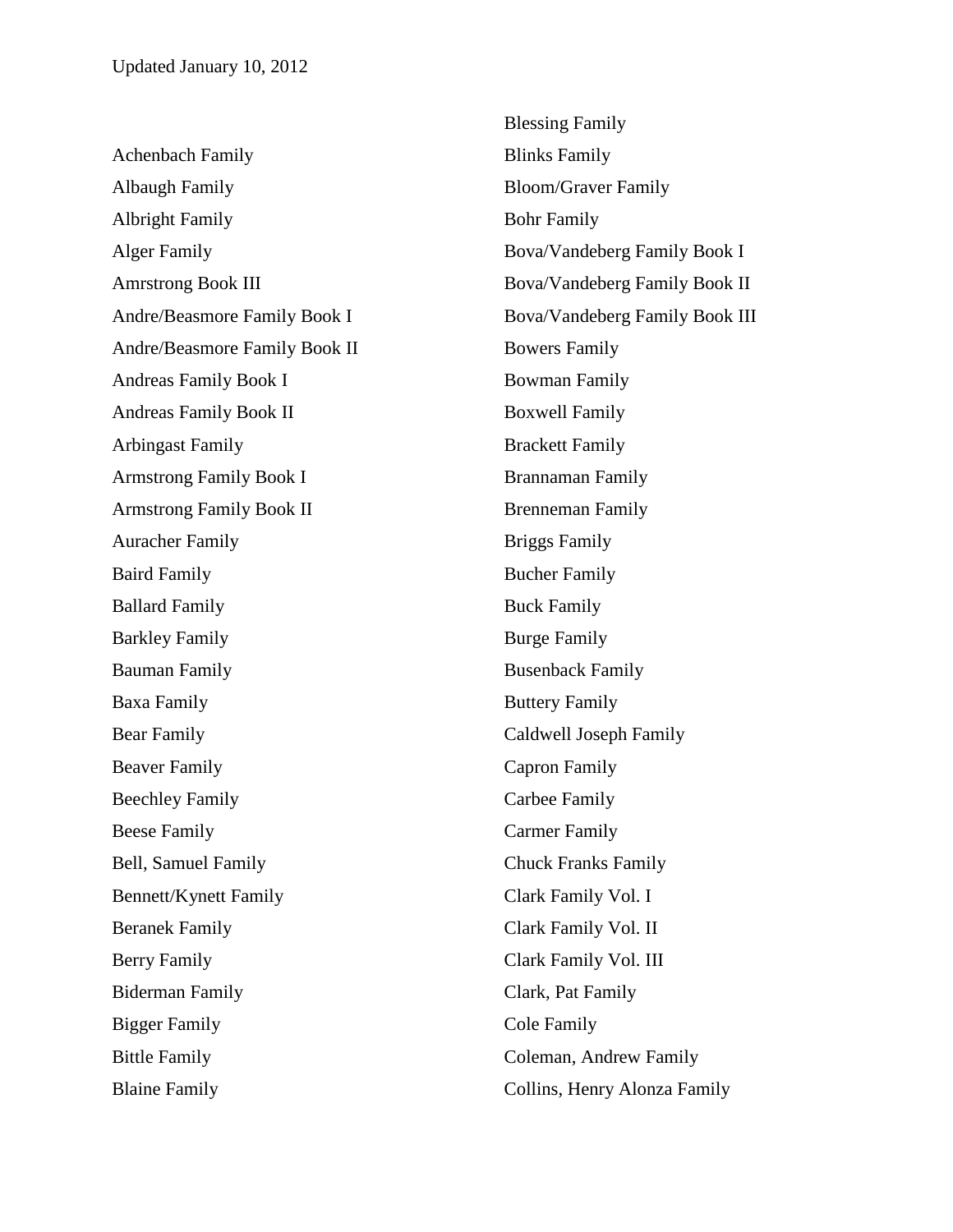| Collins, Robert Family       | <b>Ford Family</b>               |
|------------------------------|----------------------------------|
| <b>Conklin Family</b>        | Fouse Family Vol. I              |
| Cox Family                   | Fouse Family Vol. II             |
| <b>Crawford Hawk Family</b>  | <b>Franks Family</b>             |
| Crofta/Crofter Family        | <b>Fred Sargent Family</b>       |
| Dahn Family                  | Frederick, George Family         |
| Dance Family                 | Frederick, Russell Family        |
| Daubenmeir Family            | Frey Family                      |
| Dickey Family                | <b>Frink Family</b>              |
| Dolan Family                 | <b>Furnas Family</b>             |
| Dorcas Family                | G.W. Allen Family                |
| Dorwart Family               | <b>Gauby Family</b>              |
| Downing Family               | Gen. W.L. Davis Family           |
| Dr. Ebersole Family          | George Washington Davis Family   |
| Dr. Edwin Burd Family        | Gillette Family                  |
| Dr. Gardner Family           | <b>Gipson Family</b>             |
| Drach Family                 | <b>Gish Family</b>               |
| Drips Family                 | <b>Gormly Family</b>             |
| <b>Easterly Family</b>       | Gouchee Family                   |
| Eby Family                   | <b>Goudy Family</b>              |
| Eldon Stahl Family           | <b>Graver Family</b>             |
| <b>Ellison Family</b>        | <b>Greiner Family</b>            |
| Fairley, Tom Family Vol. I   | <b>Grisham Family</b>            |
| Fairley, Tom Family Vol. II  | <b>Haak Family</b>               |
| Fairley, Tom Family Vol. III | <b>Haesler Family</b>            |
| Fellows, Steven Family       | Hahn Family                      |
| <b>Ferguson Family</b>       | <b>Hall Family</b>               |
| <b>Feuss Family</b>          | <b>Handley Family</b>            |
| <b>Filloon Family</b>        | Harman/Krumm/Lane Family         |
| <b>Floyd Family</b>          | Harper/Arbingast/Robinson Family |
| Floyd Kitchen Family         | <b>Harrison Family</b>           |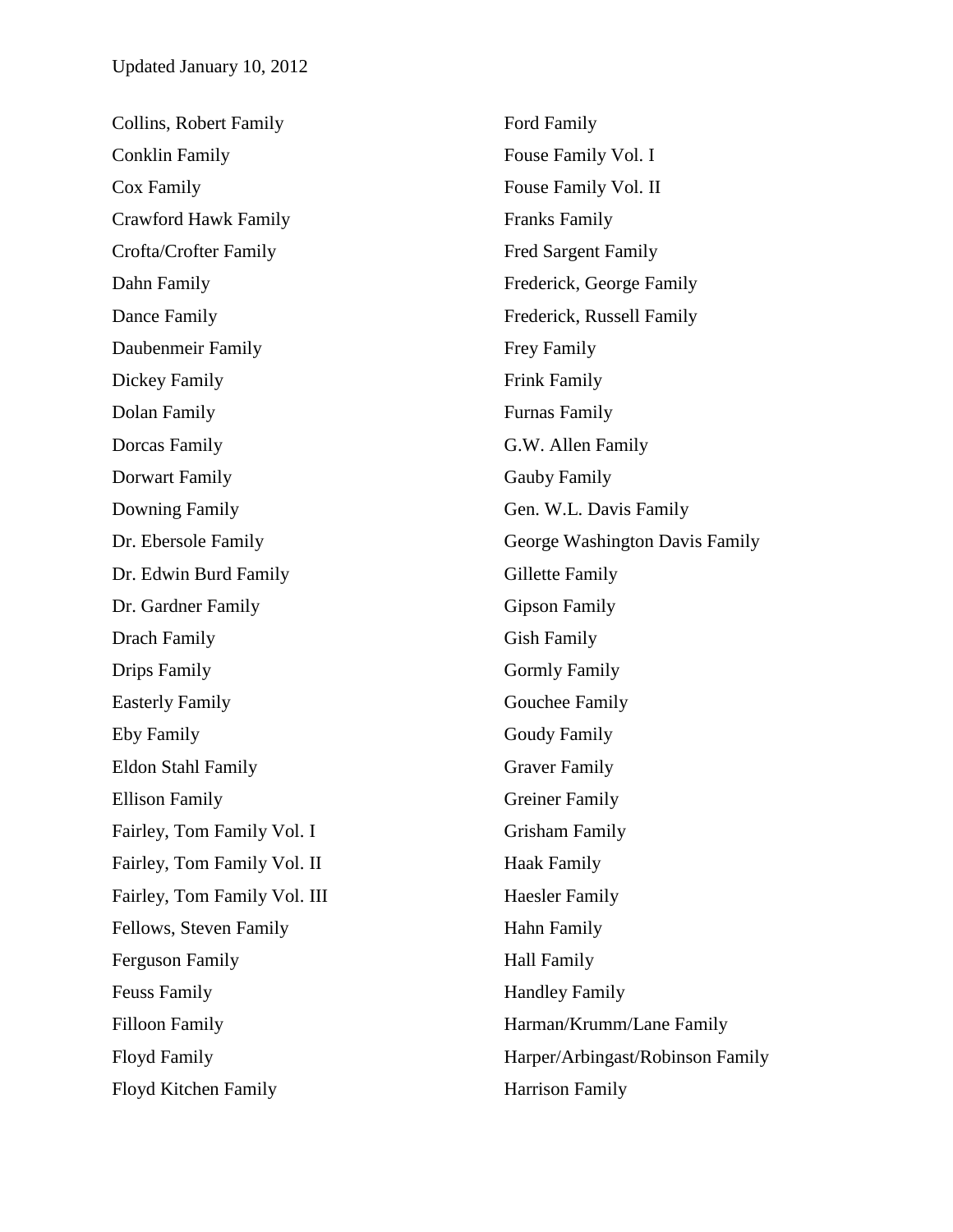| <b>Haskins Family</b>             | Kepler/Gaarde Family         |
|-----------------------------------|------------------------------|
| Hayden Family                     | Kerslake Family              |
| Hershey Family                    | <b>Kettering Family</b>      |
| Hershey Family Farm               | <b>Keyes Family</b>          |
| <b>Hertzler Family</b>            | Kiley Family                 |
| <b>Hill Family</b>                | <b>Kinsley Family</b>        |
| Hindman Family                    | Kirkpatrick Family           |
| <b>Hoffman Family</b>             | Kleinknecht(Kleineck) Family |
| Hogle, Dr. George and Kate Family | Koch Family                  |
| <b>Hoodmaker Family</b>           | Kohl Family Book I           |
| <b>Hoover Family</b>              | Kohl Family Book II          |
| <b>Hotz Family</b>                | Kohl, George Family          |
| <b>Hubler Family</b>              | Kohl, Otto Family            |
| Hudacek/Vislisel Family           | Kolek/Frank Family           |
| Hunter, James Family              | Kramer Family Vol. I         |
| <b>Huntley Family</b>             | Kramer Family Vol. II        |
| <b>Ink Family</b>                 | Krob Family                  |
| <b>Ink Family Farm Barns</b>      | <b>Krummal Family</b>        |
| J.S. Caraway Family               | Kruse Family Book II         |
| J.W. Brosh Family                 | Kruse Family Vol. I          |
| Jilovec Family Book I             | <b>Kuntz Family</b>          |
| <b>Jilovec Family Book II</b>     | <b>Kurtz Family</b>          |
| <b>Jilovec Family Book II</b>     | <b>Kynett Family</b>         |
| Johnson, Elmer Family             | Lacock/Strother Family       |
| Johnson, J.V. Family              | Lang Family                  |
| <b>Johnston Family</b>            | Lee Family                   |
| Kadera Family                     | Lehr Family                  |
| Kafer Family                      | Leigh Family                 |
| Kaliban Family                    | <b>Light Family</b>          |
| <b>Kamberling Family</b>          | <b>Lind Family</b>           |
| Kenderdine Family                 | Longerbeam Family            |
|                                   |                              |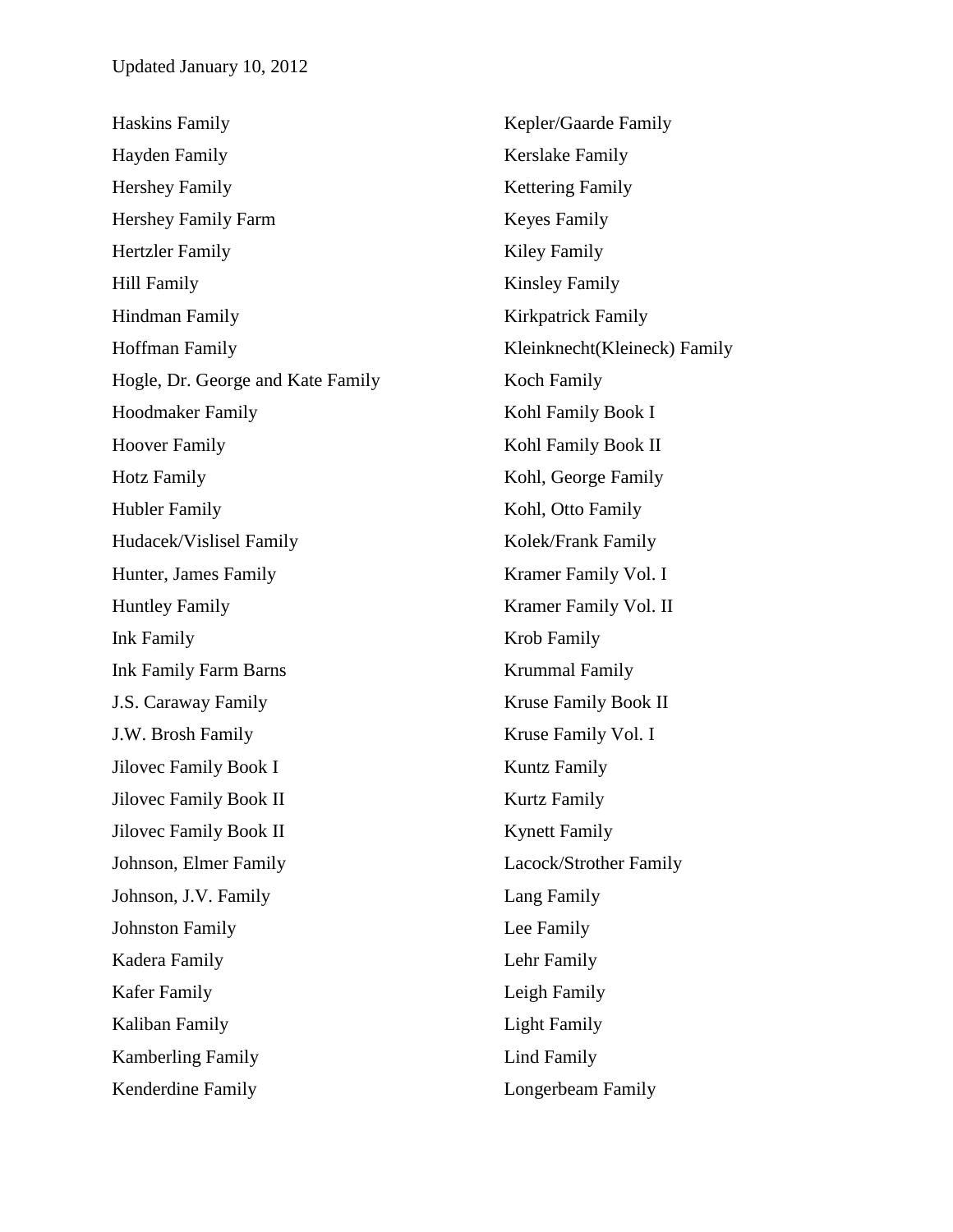| Machula Family              | Nicholson Family                  |
|-----------------------------|-----------------------------------|
| <b>Mallie Family</b>        | Norton, W.H. Family               |
| Marilyn Frink George Family | Nosley/Mason Family               |
| <b>Marshek Family</b>       | <b>Nost Family</b>                |
| <b>Mauch Family</b>         | Novak, Dvorak Family              |
| McCann Family               | O'Connor Rejsa Family             |
| McCelland Family            | Overman Family                    |
| <b>McCullough Family</b>    | <b>Owens Family</b>               |
| <b>McCutcheon Family</b>    | <b>Oxley Family</b>               |
| <b>McFarland Family</b>     | Padfield Family                   |
| McHugh Family               | Paxon Family                      |
| <b>McIntosh Family</b>      | Peet Family                       |
| <b>McIntyre Family</b>      | <b>Peterson Family</b>            |
| <b>McShane Family</b>       | <b>Pfautz Family</b>              |
| <b>Meakin Family</b>        | <b>Phelps Family</b>              |
| <b>Meyers Family</b>        | Pieper Family                     |
| Michalek Family             | Pisarik Family                    |
| Miller Family               | Pitlik Family                     |
| Miller/Thorton Family       | Platner Family I                  |
| Mitchell Family             | Platner Family II                 |
| Mohn Family                 | <b>Plattenberger Family</b>       |
| Moore Family                | <b>Pospisil Family</b>            |
| Morgan Family               | President Samuel Fellows/Rigby    |
| <b>Morningstar Family</b>   | Professor Hugh Boyd Family        |
| Napier Family               | Rev. George Bowman Family         |
| <b>Neal Family</b>          | Rev. William Flitcher King Family |
| <b>Needles Family</b>       | <b>Reynolds Family</b>            |
| <b>Neesley Family</b>       | <b>Rhoads Family</b>              |
| <b>Neff Family</b>          | <b>Richardson Family</b>          |
| Neidig Family               | Rieger/Emerson Family             |
| <b>Nelson Family</b>        | <b>Ringer Family</b>              |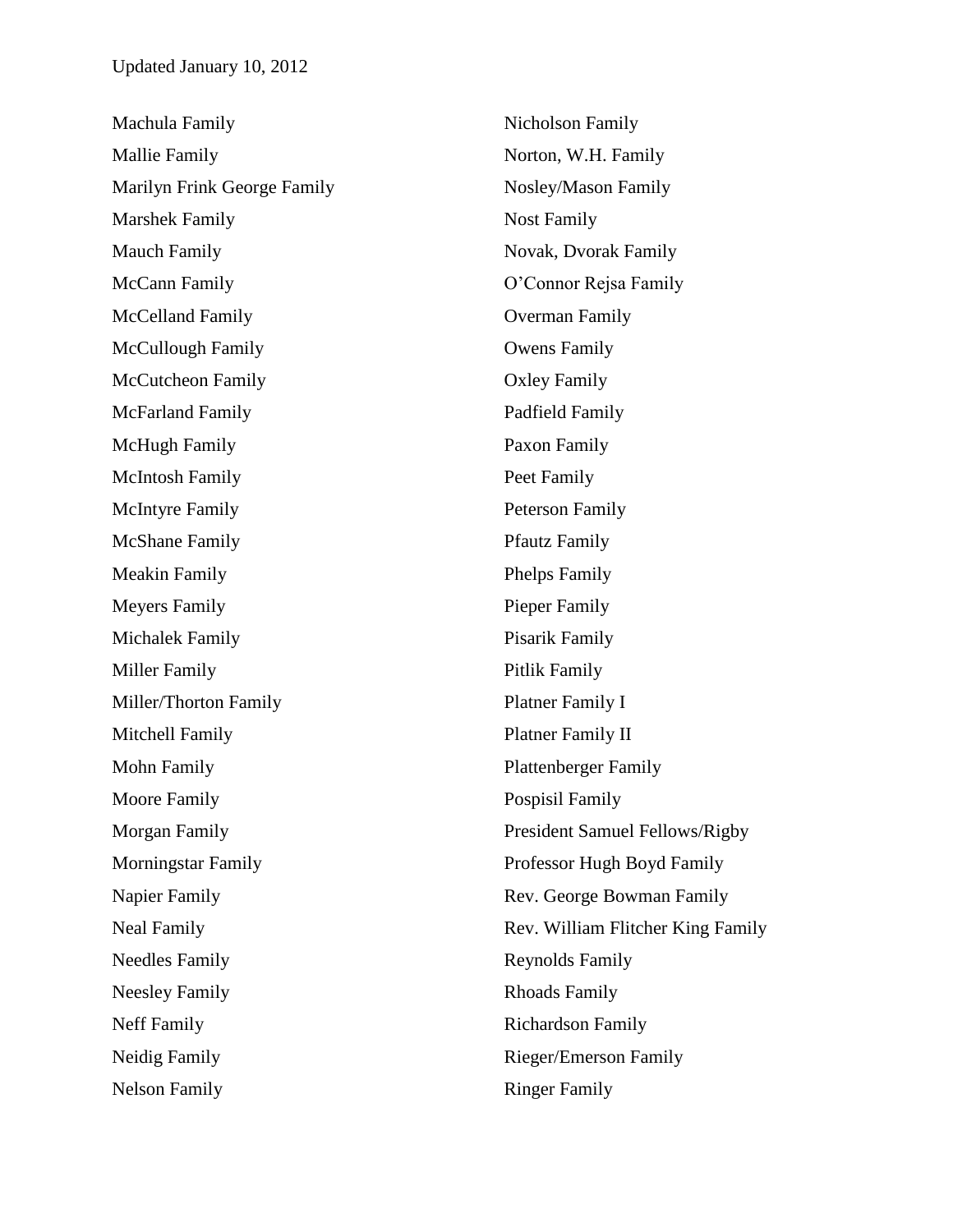Rood Family Rose Family Runkle Family Russel Family Sailor Family Schantz Family Schenks Family Schoff Family Schott Family Scott Family Sedlacek Family Sherk Family Siggins Family Sivers Family Book I Sivers Family Book II Sivers Family Book III Sizer Family Slater/Pike Family Smith Family Smyth Family Snyder Family Southard Family Spidle Family Staab Family Stahl Family Stine Family Stinger Family Stockton Family Stoneking Family Stoner/Minish Family Stout Family Stuckslager Family Sutliff Family Techua Family Trimpe Family V.B. Clark/Brennaman Family Van Fossen/Watson Family Vislisel Family Wagaman Family Walmer Family Waln Family Walton Family Weiben Family Weiner/Bittle Family Wenger Family West Family Vol. I West Family Vol. II West Family Vol. III Wetherell Family Whitlach Family Whitlatch, John W. Family Whitman Family Wickhan Family Williams Family Williams, Rev. S.N. Family Wilson Family Wolfe Family Wolrab Family Woods Family Yeisley Family York Family Zabonek/Zach Family